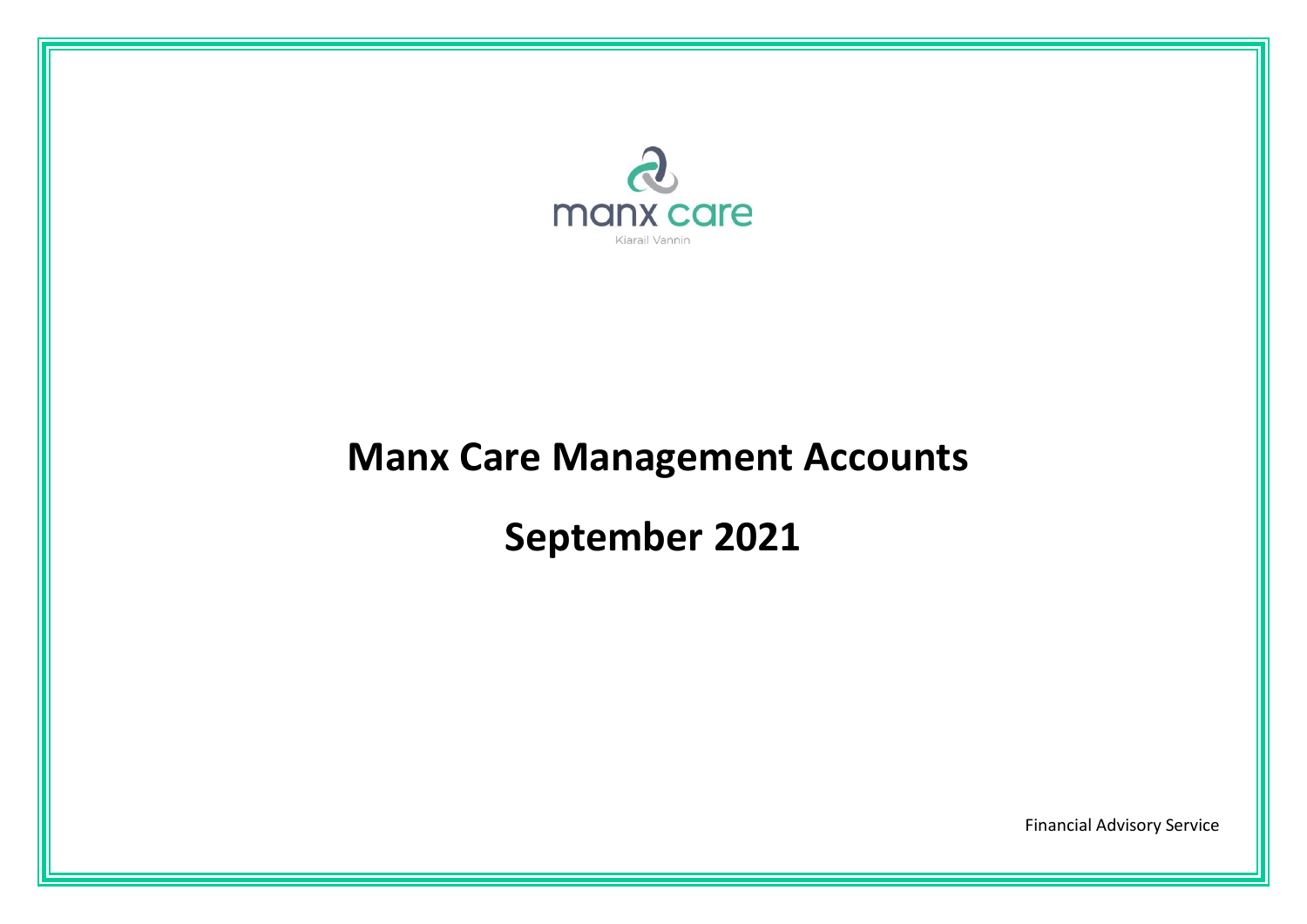#### **FINANCIAL SUMMARY**

|                             |               |                    |           |                          |               | <b>FINANCIAL SUMMARY - 30 SEPTEMBER 2021</b> |           |         |                 |                 |                         |                          |                          |                                 |
|-----------------------------|---------------|--------------------|-----------|--------------------------|---------------|----------------------------------------------|-----------|---------|-----------------|-----------------|-------------------------|--------------------------|--------------------------|---------------------------------|
|                             |               | <b>MONTH £'000</b> |           |                          |               | <b>YTD £'000</b>                             |           |         |                 | <b>FY £'000</b> |                         |                          |                          | Mov't to                        |
|                             | <b>Actual</b> | <b>Budget</b>      | Var $(f)$ | Var $(%)$                | <b>Actual</b> | <b>Budget</b>                                | Var $(f)$ | Var (%) | <b>Forecast</b> | <b>Budget</b>   | Var $(f)$               | Var $(\%)$               | to Prior<br><b>Month</b> | <b>Prior</b><br><b>Forecast</b> |
| <b>TOTAL - OPERATIONAL</b>  | 24,002        | 22,647             | (1, 355)  | (6%)                     | 138,054       | 135,882                                      | (2, 172)  | (2%)    | 279,561         | 271,764         | (7, 797)                | (3%)                     | (1, 243)                 | (5,099)                         |
| Income                      | (1, 109)      | (1,205)            | (97)      | (8%)                     | (6,095)       | (7, 232)                                     | (1, 137)  | (16%)   | (12,027)        | (14, 464)       | (2, 437)                | (17%)                    | 12                       | 342                             |
| <b>Employee Costs</b>       | 14,478        | 14,142             | (336)     | (2%)                     | 84,825        | 84,850                                       | 25        | 0%      | 171,131         | 169,700         | (1, 432)                | (1%)                     | (319)                    | (1, 392)                        |
| <b>Other Costs</b>          | 10,633        | 9,711              | (922)     | (9%)                     | 59,324        | 58,264                                       | (1,060)   | (2%)    | 120,457         | 116,528         | (3,929)                 | (3%)                     | (936)                    | (4,049)                         |
| <b>CIP</b>                  | (70)          | (225)              | (155)     | (69%)                    | (628)         | (1, 350)                                     | (722)     | (54%)   | (2,700)         | (2,700)         | 0                       | 0%                       | (22)                     | $\mathbf 0$                     |
| <b>EXPECTED FUND CLAIMS</b> | 676           | $\mathbf{0}$       | (676)     | $\overline{\phantom{a}}$ | 1,978         | 0                                            | (1,978)   |         | 4,383           |                 | $\mathbf 0$<br>(4, 383) | $\overline{\phantom{a}}$ | (142)                    | (1, 937)                        |
| <b>Covid Costs</b>          | 644           | 0                  | (644)     | $\sim$                   | 1,781         | $\mathbf 0$                                  | (1,781)   |         | 3,578           |                 | 0<br>(3,578)            | $\overline{\phantom{a}}$ | (142)                    | (1,937)                         |
| <b>High Cost Patients</b>   | 32            | 0                  | (32)      | $\sim$                   | 197           | 0                                            | (197)     |         |                 | 805             | 0<br>(805)              | $\sim$                   | 0                        | 0                               |
| <b>GRAND TOTAL</b>          | 24,608        | 22,422             | (2, 186)  | (10%)                    | 139,404       | 134,532                                      | (4,872)   | (4%)    | 281,244         | 269,064         | (12, 180)               | (5%)                     | (1, 407)                 | (7,036)                         |

#### **Overview**

- The presentation of the figures has been changed to split out the costs for which fund claims are expected to be submitted (Covid Costs and High Cost Patients). This should allow greater visibility of the underlying Operational position, which is currently being inflated by Covid costs. An exercise is underway to identify those costs so they can be incorporated under the Covid heading instead.
- It is expected that a Business Case for these Covid Costs will be prepared and submitted to Treasury during November. At present, the forecast figure of £3.6m relates to additional PPE costs and Covid related sickness absence but the costs mentioned above will also be added to this figure once they have been calculated.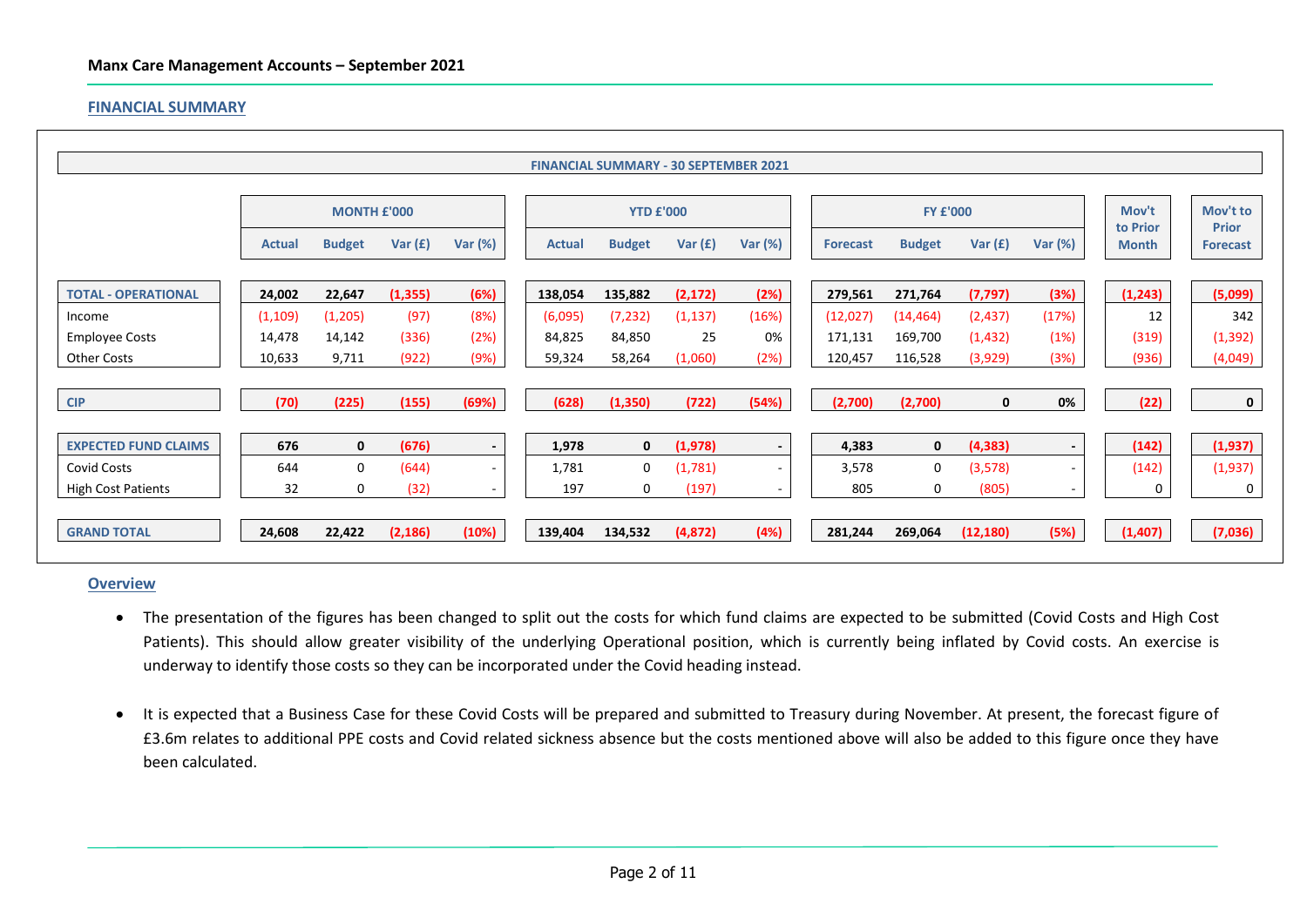#### **Manx Care Management Accounts – September 2021**

- The full year expected overspend has increased by £7.0m to £12.2m due to changes in assumptions around Covid costs and increased Operational costs. A full breakdown is provided below in Table 1 however the key drivers of these changes are Employee and Tertiary costs.
- A comprehensive exercise is underway to identify potential actions and mitigations to bring the forecast position back to balance and is expected to conclude in mid-November.
- The key drivers of the forecast full year Operational overspend of £7.8m remain the loss of income, rising drugs costs, high employee costs and increased Tertiary activity, which are discussed in more detail below.
- The full year budget includes a contingency of £4.9m which is held centrally within Corporate Services with the CIP target of (£2.7m) currently netting against this. The contingency budget has already been fully allocated against inherited funding pressures.
- Excluded from the YTD actuals is Covid expenditure of £1.5m relating to testing (£0.8m) and the vaccination programme (£0.7m). Business cases for these have been previously approved to be recovered from a central contingency fund held by Treasury. Further costs of £1.7m are also excluded for Lateral Flow Tests and the money is expected to be recovered from Treasury (approvals have been given to the DHSC).

| <b>Forecast Movement to Prior Month</b> | £'000    | Commentary                                                                                                                                                                                                                                                                                                                                                                                                                                                                   |
|-----------------------------------------|----------|------------------------------------------------------------------------------------------------------------------------------------------------------------------------------------------------------------------------------------------------------------------------------------------------------------------------------------------------------------------------------------------------------------------------------------------------------------------------------|
| Other Income                            | 342      | The forecast for income has been updated to include the latest levels received and any improvements from service restrictions<br>being lifted.                                                                                                                                                                                                                                                                                                                               |
| <b>Employee Costs</b>                   | (1, 392) | The position has been revised to reflect the increase in costs seen in the month, although it is expected that some of this<br>increase is due to further Covid costs which are currently being identified.                                                                                                                                                                                                                                                                  |
| <b>Other Costs - Tertiary</b>           | (3,015)  | The Tertiary forecast was amended to include a further £1.5m of expected activity based on the latest data received from<br>providers, the tariff uplift from the 1st October of £500k and an assumption of £1m for additional winter pressures. It is<br>anticipated that some of this increase relates to Covid Restoration & Recovery activity in the UK but is has not yet been<br>possible to quantify the exact amount, although investigations are underway to do so. |
| Other Costs                             | (1,034)  | A number of smaller movements across the Care Group contribute to this figure, plus a change in assumptions about how CIP<br>Savings are reflected in the forecast                                                                                                                                                                                                                                                                                                           |
| <b>Total</b>                            | (5,099)  |                                                                                                                                                                                                                                                                                                                                                                                                                                                                              |
|                                         |          |                                                                                                                                                                                                                                                                                                                                                                                                                                                                              |

#### **Table 1 – Movement in FY Forecast from Prior Month**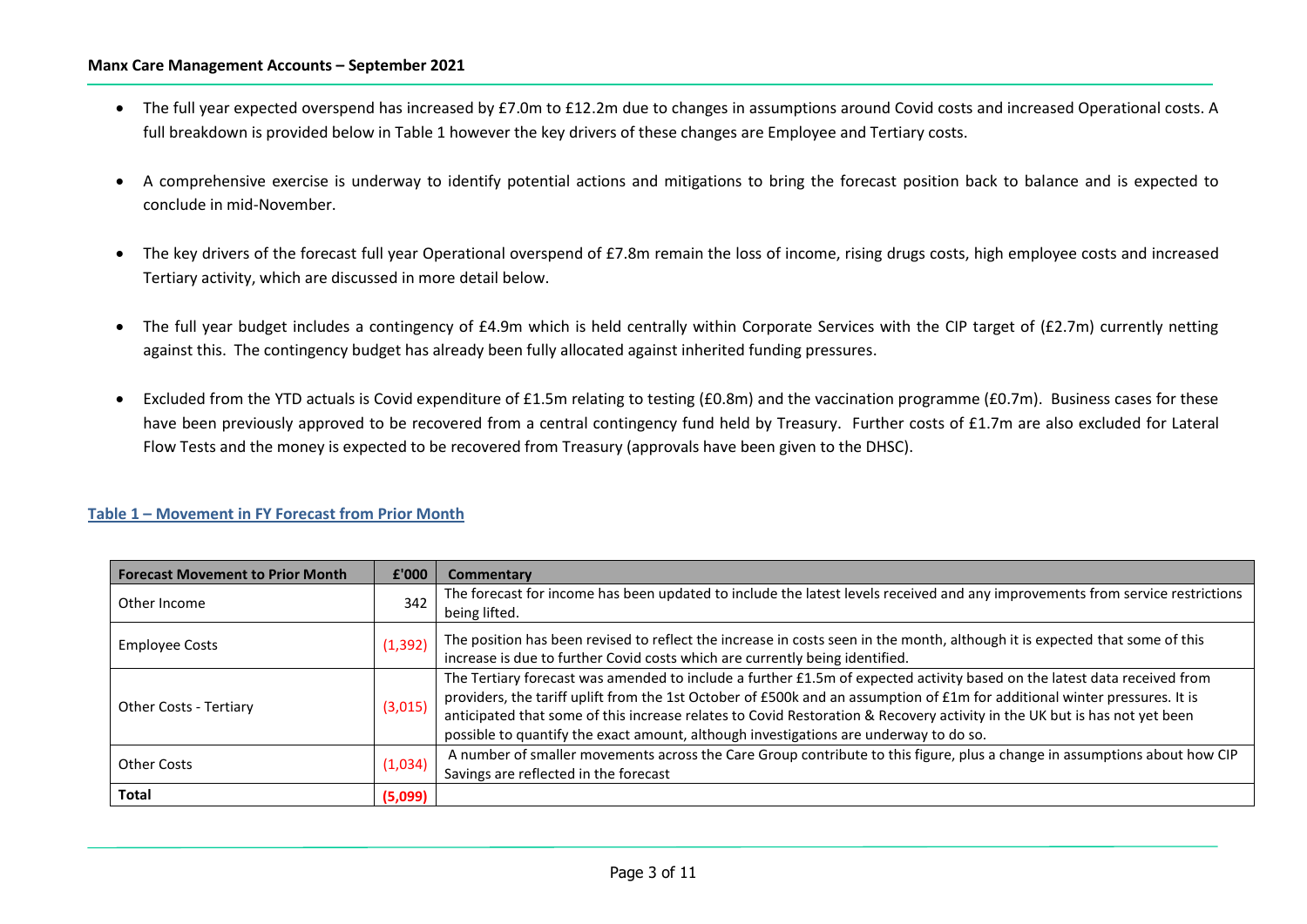#### **Table 2 - Forecast FY Variance to Budget**

The forecast year end position has worsened by £7.7m since August. Below is a summary of the main movements in the Forecast this month which are discussed in greater detail below.

| <b>Forecast Variance to Budget</b> | £'000    | Commentary                                                                                                                       |
|------------------------------------|----------|----------------------------------------------------------------------------------------------------------------------------------|
| <b>PPU Closure</b>                 | (810)    | Full year impact of the continued closure of the Private Patients Unit Services. Loss of Income of £1.7m is mitigated by savings |
|                                    |          | on employment costs of £650k and income from diagnostic services of £263k                                                        |
|                                    |          | The forecast has been adjusted for areas where levels of income have started to increase after Covid restrictions have been      |
| Other Income                       | (957)    | lifted. In residential services the current levels of occupancy are assumed to remain for the rest of the year. Despite an       |
|                                    |          | improvement in the month of £342k the forecast remains significantly behind budget. Much of this is likely to be included in     |
|                                    |          | the Cost of Covid fund claim                                                                                                     |
|                                    |          | The variance is based on the existing levels of spend with adjustments for known recruitment (in particular for new services     |
| <b>Employee Costs</b>              | (2,595)  | where additional funding was given). Further work will identify any additional employee costs that are being incurred due to     |
|                                    |          | Covid.                                                                                                                           |
|                                    | (4, 238) | The forecast assumes similar levels of spend for the remainder of the year with all savings currently being included in the CIP  |
| Other Costs - Drugs                |          | work streams.                                                                                                                    |
|                                    |          | The Tertiary forecast was amended to include a further £1.5m of expected activity based on the latest data received from         |
|                                    | (2,456)  | providers, the tariff uplift from the 1st October of £500k and an assumption of £1m for additional winter pressures. These       |
| <b>Other Costs - Tertiary</b>      |          | increases have been offset by savings on PTS Contract £500k and the Alder Hey Contract £240k.                                    |
| <b>Other Costs</b>                 | 3,259    | Although there are a number of variances across the Care Groups, the forecast reflects the contingency budget which is netting   |
|                                    |          | against known cost pressures.                                                                                                    |
| <b>Total</b>                       | (7, 797) |                                                                                                                                  |

#### **Employee Costs**

YTD Employee Costs are broadly within budget. However, they are forecast to be £1.4m over budget by year end. Agency Spend is a significant factor driving this overspend, with a total spend YTD of £5.9m, broken down across Care Groups below.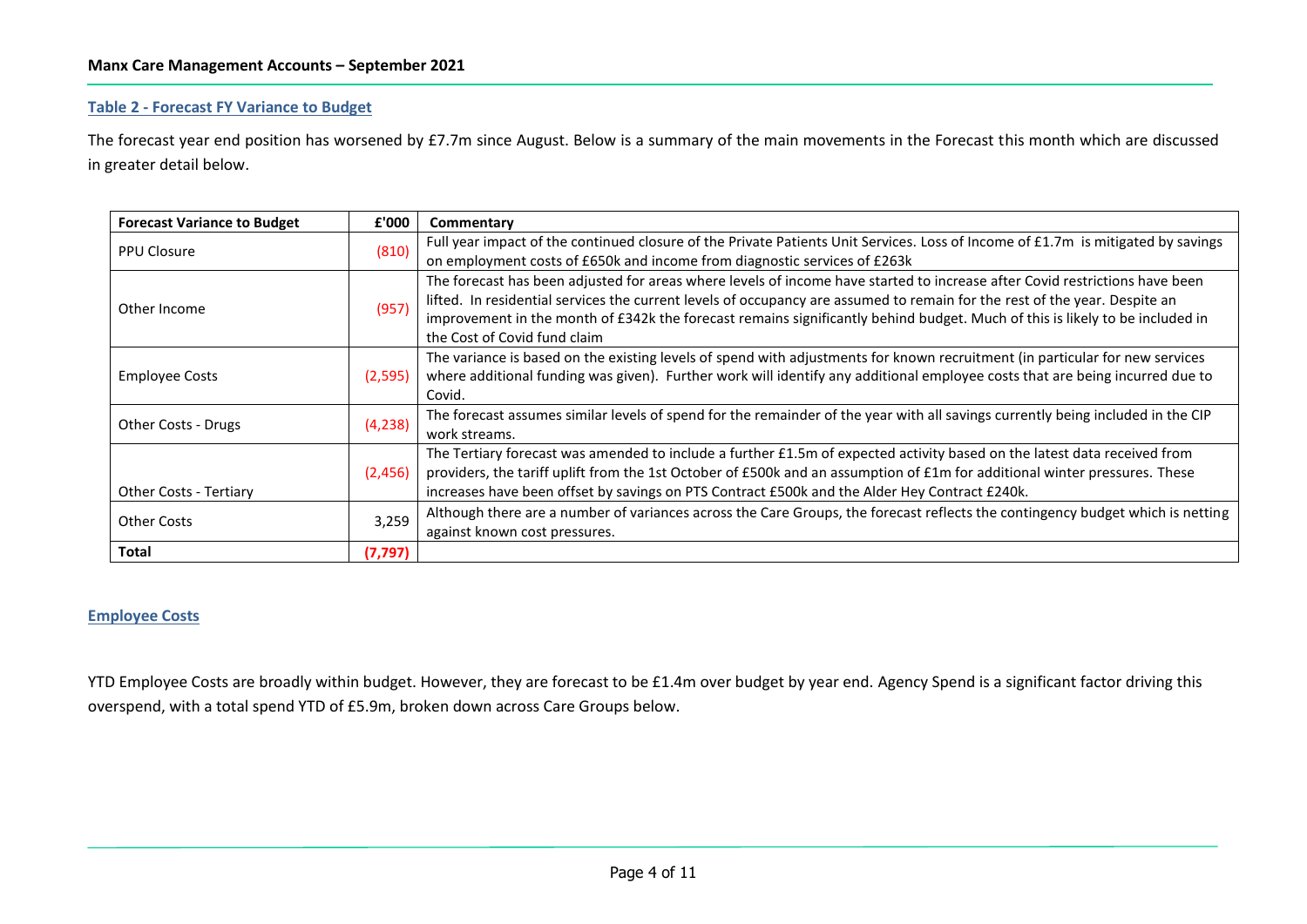

This is concentrated in 3 main Care Groups: Medicine (£2.5m), Surgery (£2m) and Mental Health (£1m) and is primarily incurred to cover existing vacancies in those areas, as shown in the chart below. The cost of covering a post with Agency staff is usually much higher than the cost of employment so this contributes to significant overspends on Employee Costs in these areas. There is also evidence of significant upward pressure on rates due to competition in the market for candidates. This figure is currently being mitigated by underspend due to unfilled vacancies in other areas.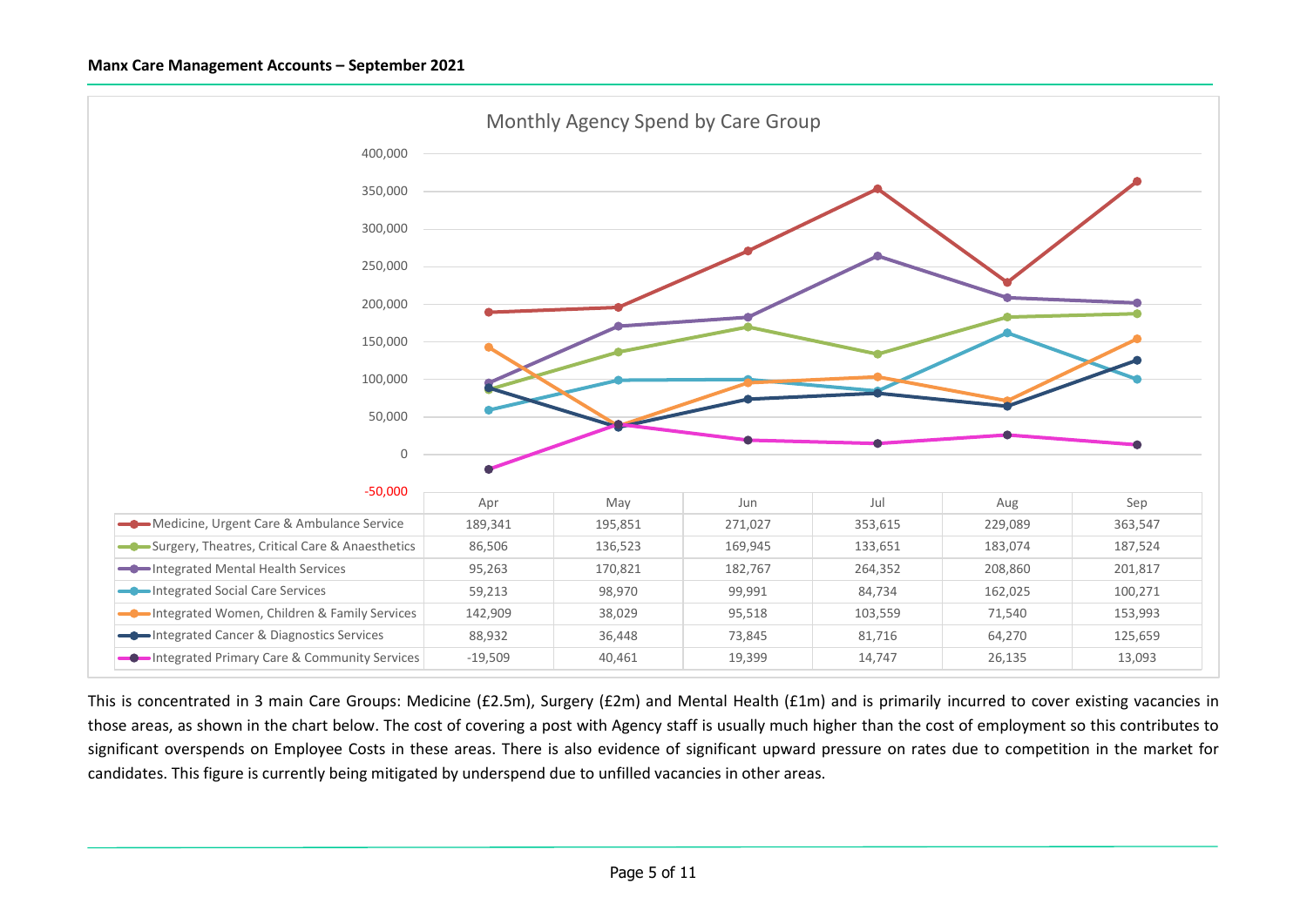

Leave

# Agency Spend and Reason per Care Group

# **Drugs Costs**

Drugs Costs are currently forecast to be £3.8m overspent by year end. This is despite significant cost savings being generated by the Medicines Optimisation Team. Actual numbers of items dispensed over the past few years has remained relatively stable. However, the cost per item has increased significantly during 20/21 as shown in the table below: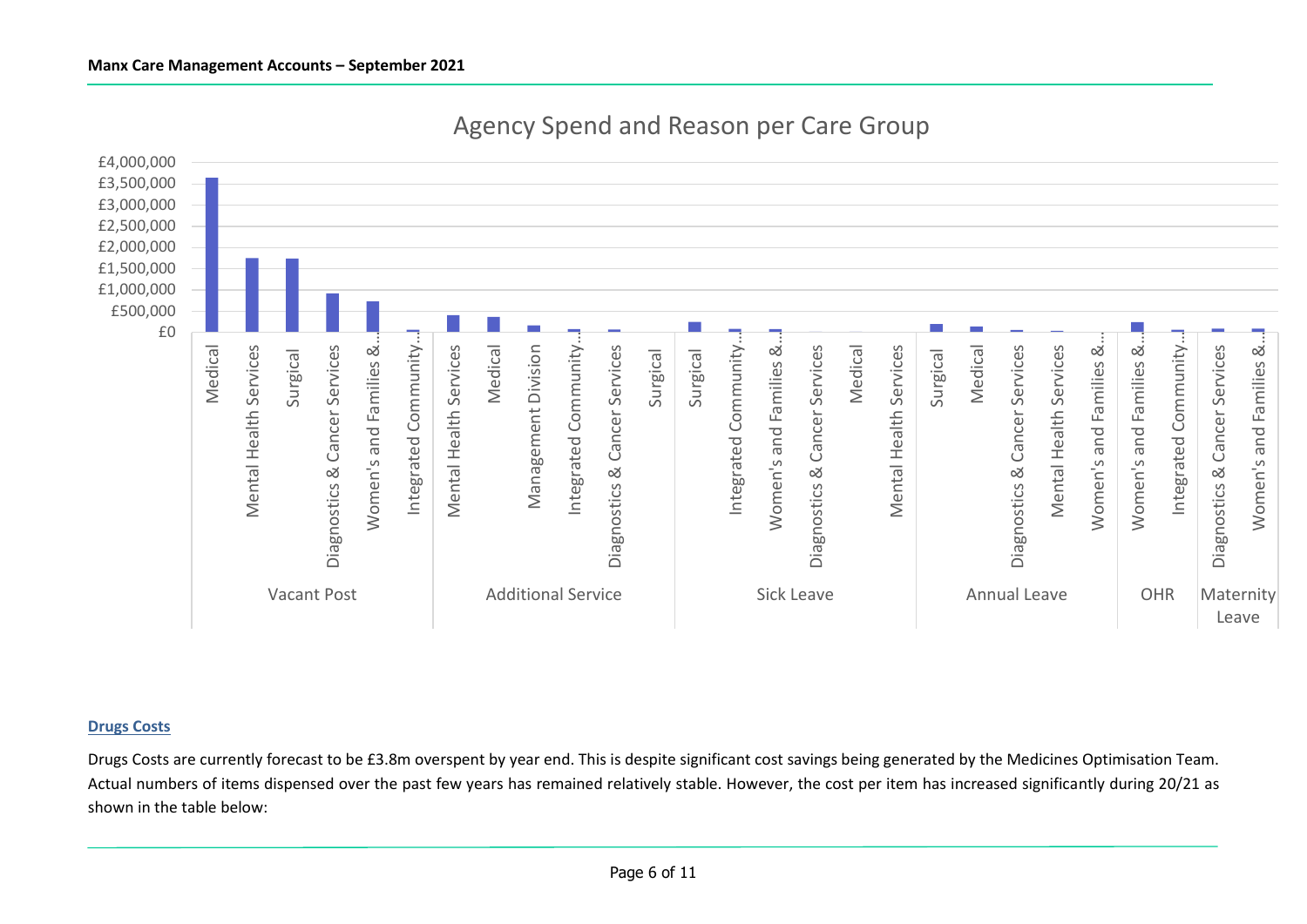

A number of market factors are contributing to this increase. Covid and Brexit have created global supply issues as well as driving stockpiling behaviours in many individuals. This is against a backdrop of rising prices generally with drug tariff prices for 33 generic "Category A" medicines having have more than doubled between July 2018 and October 2020.

#### **Income**

Income is currently forecast to be £2.4m behind budget by the year end. Whilst the continued closure of PPU represents £1.5m of this figure, other income streams have suffered as a result of Covid. Namely, Older Persons Residential Services & Dental Services, as well as commercial units. Occupancy rates in Residential Units have returned to normal levels, along with other income generating activity which has contributed to a £342k improvement in the forecast this month.

#### **Tertiary**

The Tertiary forecast remains volatile and significant movements have occurred this month due to an increase in the activity data from our UK providers. It's likely that some of this activity is driven by Restoration & Recovery activity in the UK and so will form part of the Treasury bid to reclaim Covid costs. Investigations are underway with our providers to establish this number. An additional £1m has also been added to the forecast to allow for winter pressure activity. However, given current activity levels and winter pressures in the UK system it remains uncertain how much of this activity will happen. Finally, a Tariff uplift of 1% has been agreed in the UK which will be added to all Tertiary activity from October 1<sup>st</sup> and represents an additional £500k cost pressure which has not been budgeted for as the Treasury funding bid for 2020/21 submitted was rejected. However, substantial savings have been achieved with the successful renegotiation of the Loganair PTS contract resulting in a saving of £700k plus a saving of £240k on the Alder Hey contract by moving from a block booking to an activity based contract.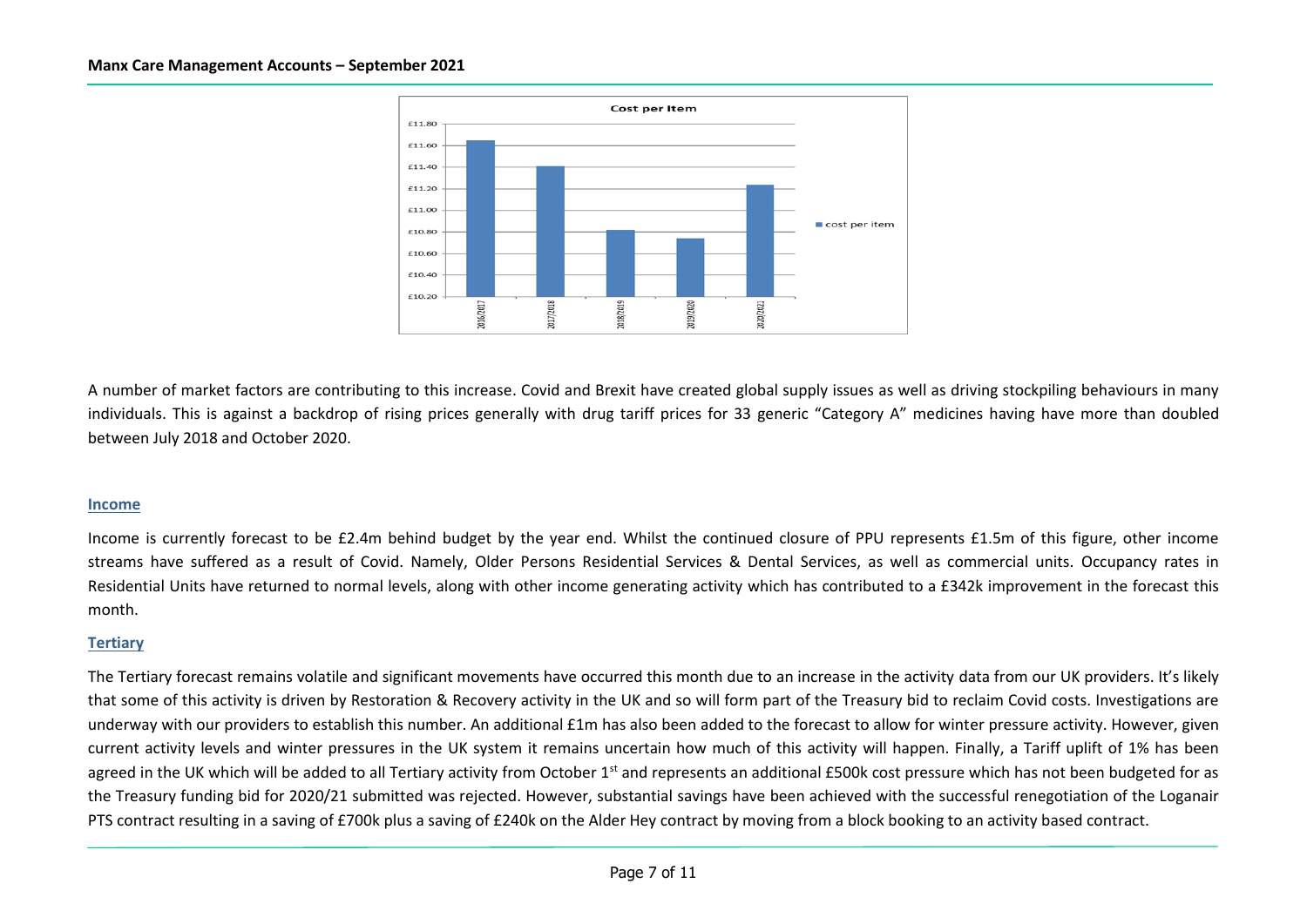# **Table 3 - Operational YTD Variance to Budget**

| <b>Operational YTD Variance to Budget</b> | £'000    | Commentary                                                                                                                                                                                                                                                                                                                                                                                                                                             |
|-------------------------------------------|----------|--------------------------------------------------------------------------------------------------------------------------------------------------------------------------------------------------------------------------------------------------------------------------------------------------------------------------------------------------------------------------------------------------------------------------------------------------------|
| <b>PPU Closure</b>                        | (405)    | Net impact of the continued closure of the Private Patients Unit. The loss of income of £740k is netted by savings on unfilled                                                                                                                                                                                                                                                                                                                         |
|                                           |          | vacancies & other costs of £335k. Income of £137k has been generated YTD from Diagnostic services.                                                                                                                                                                                                                                                                                                                                                     |
| Other Income                              | (397)    | Other income streams that have been affected include commercial units, Older Persons Residential Services & Dental Services.                                                                                                                                                                                                                                                                                                                           |
|                                           |          | These have all been impacted by Covid restrictions.                                                                                                                                                                                                                                                                                                                                                                                                    |
| <b>Employee Costs</b>                     | (557)    | Variances differ across services as some areas are unable to fill vacancies and/or cover with agency. Other areas, in particular<br>in acute are experiencing additional costs due to the need to cover a significant number of vacancies with agency. There are<br>some favourable variances in services where additional funding was given as part of the budget process but delays in<br>recruitment will result in part year costs being incurred. |
| Other Costs - Drugs                       | (1,698)  | Drugs costs have significantly increased and although savings of £371k have been delivered as part of the CIP (shown<br>separately) these pressures are expected to continue for the remainder of the year.                                                                                                                                                                                                                                            |
| Other Costs - Tertiary                    | (476)    | The change in activity in the month has resulted in the increased overspend and the forecast has been revised accordingly.                                                                                                                                                                                                                                                                                                                             |
| <b>Other Costs</b>                        | 1,362    | There are a number of variances across the care groups with some discussed further below and the impact of the contingency                                                                                                                                                                                                                                                                                                                             |
|                                           |          | budget YTD is £2.5m (which has been fully allocated to cover some of the cost pressures).                                                                                                                                                                                                                                                                                                                                                              |
| Total                                     | (2, 172) |                                                                                                                                                                                                                                                                                                                                                                                                                                                        |

# **Table 4 – Movement in Operational Cost from Prior Month**

| Movement to Prior Month                     | E'000    | Commentary                                                                                                            |
|---------------------------------------------|----------|-----------------------------------------------------------------------------------------------------------------------|
| Employee Costs - Increase in<br>Agency/Bank | (303)    | Overall employee costs increased in the month with some services using additional Bank & Agency to cover annual leave |
|                                             |          |                                                                                                                       |
| Other Costs - Tertiary                      | (636)    | Additional activity based on the latest data received has increased costs in the month                                |
| Other Costs - General                       | (304)    | Other costs have increased from prior month across a number of services - further detail by Care Group is provided in |
|                                             |          | Appendix 1                                                                                                            |
| <b>Total</b>                                | (1, 243) |                                                                                                                       |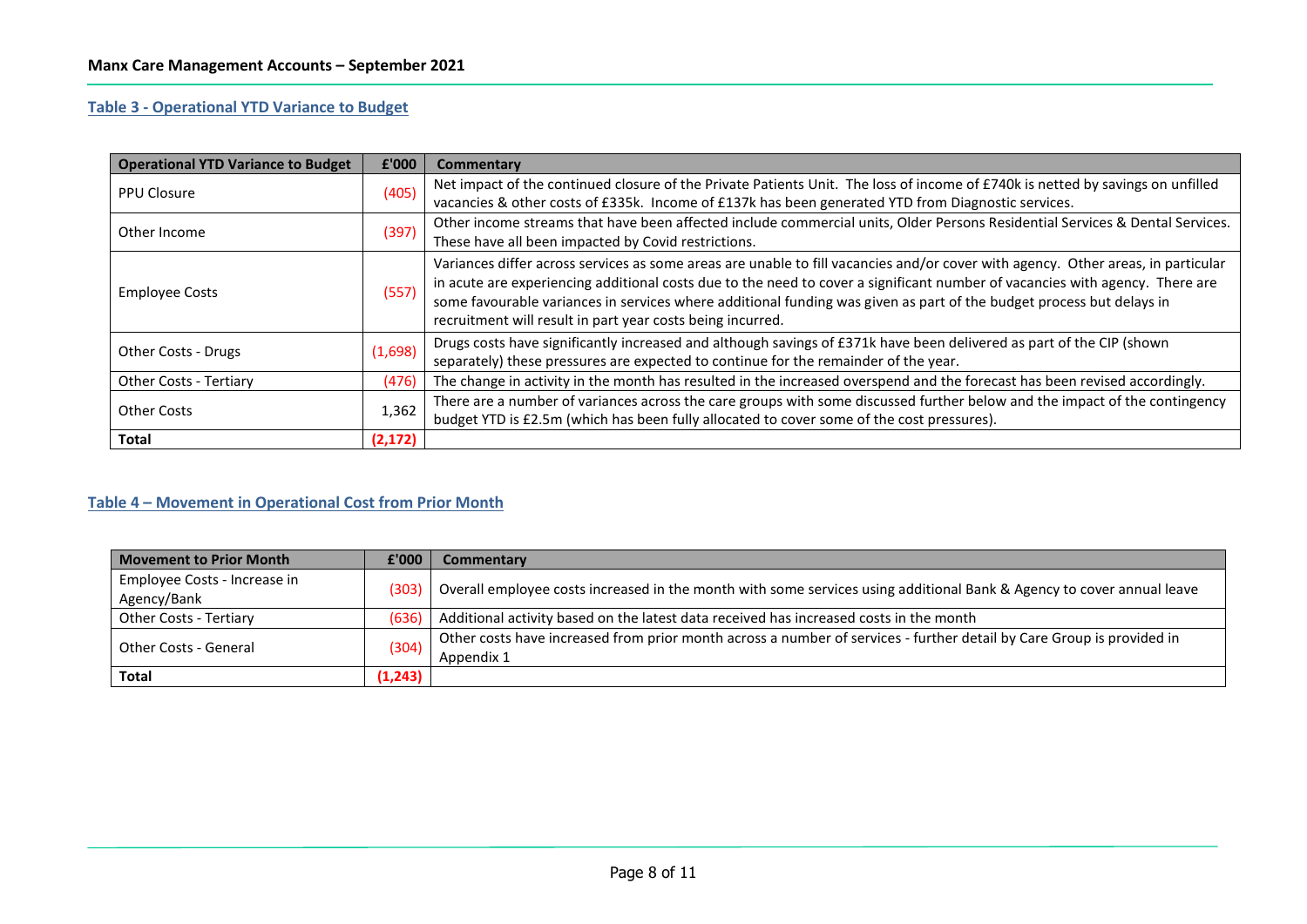# **CIP**

The CIP target for Year 1 has been set at £2.7m, which is reflected in the forecast. However, a stretch target of £3.2m for the programme has been set. To date, £1.4m of savings have been delivered as follows:

| Workstream                           | <b>CIP Target</b> | <b>Delivered</b> | Remaining |
|--------------------------------------|-------------------|------------------|-----------|
| <b>Secondary Care Prescribing</b>    | 529               | ٠                | 529       |
| <b>Primary Care Prescribing</b>      | 653               | 437              | 216       |
| <b>Procurement &amp; Contracting</b> | 917               | 58               | 859       |
| Workforce                            | 450               | 198              | 252       |
| Tertiary                             | 700               | 700              |           |
| <b>Total Cash Out Savings</b>        | 3,249             | 1,393            | 1,856     |

The following new CIPs have been identified in Secondary Care Prescribing. They are currently being investigated to understand the potential cost savings available.

**Reducing waste:** Nobles Pharmacy. There is a significant amount of wastage of medication in Nobles pharmacy, some of the wastage is a result of individual departments and the waste is booked out to the individual area. Oncology drugs make up the highest proportion of waste. For example for oncology infusions, the pharmacy will make up an infusion for a patient, should the patient not be clinically fit for the infusion the drug would need to be wastes, due short shelf life. Procuring standard doses with a longer shelf life from different suppliers may be a way to reduce this wastage and is being explored.

**Repatriation of FP10s**. It has been identified that there is almost £1M in spend in prescriptions issued by Nobles prescribers and given to a patient on a community pharmacy for dispensing in their local chemist. As Nobles Pharmacy has access to NHS Contracted prices which are significantly discounted from drug tariff costs, repatriating some of this spend to be dispensed in the Nobles outpatient pharmacy would deliver saving.

In addition, the further CIP opportunities in Primary Care Pharmacy totalling £131k have been identified and are in progress.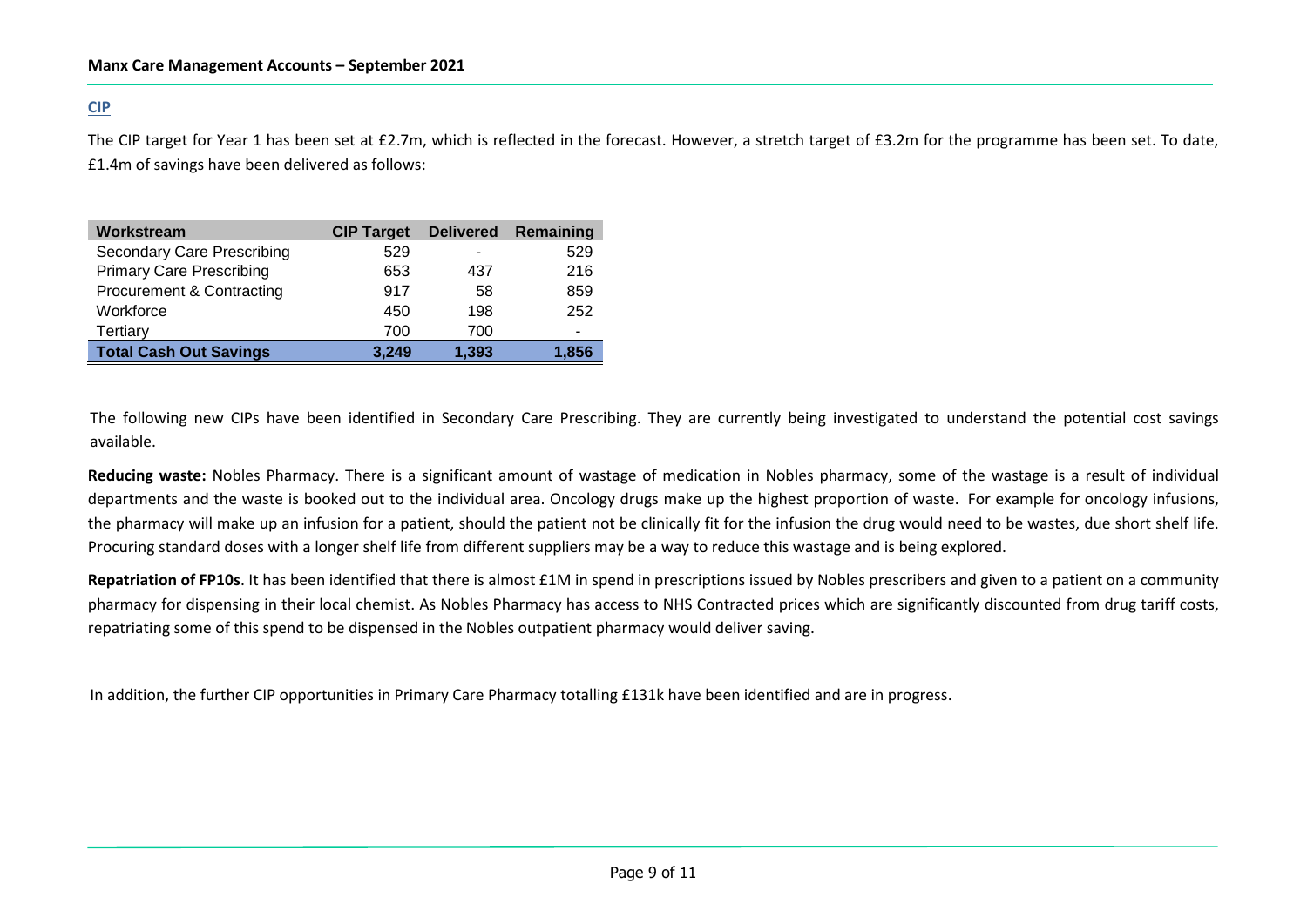# **Financial Risks & Opportunities**

The following risks and opportunities have been identified but have not yet been incorporated into the forecast position:

| Risk / (Opportunity)                                 | £'000      |                                                                                                                                                                                                                                                                                                                                                                                                                                     |
|------------------------------------------------------|------------|-------------------------------------------------------------------------------------------------------------------------------------------------------------------------------------------------------------------------------------------------------------------------------------------------------------------------------------------------------------------------------------------------------------------------------------|
| Pay Award                                            | 1,164      | The pay award for MPTC, NJC & NHS pay groups is still to be agreed.<br>Funding for a 1% uplift was allocated by Treasury as part of the budget process and a provision for this is included in the YTD actuals<br>and forecast. As an example an additional agreement of 1% would add £1.2m to the forecast. A Business Case is being prepared for<br>submission to Treasury in November.                                           |
| <b>Covid Costs</b>                                   | 500        | The forecast includes known costs for additional use of PPE but further costs are still to be quantified and a business case will need to<br>be developed and approved to recover these costs from Treasury.<br>A full stocktake is to be completed with the potential for some of the stock value to be written down.                                                                                                              |
| <b>CIP</b>                                           | 723        | The forecast assumes that the full saving of £2.7m is achieved. Due to the implementation time required for some of the work<br>streams and staff resourcing, the full year target may not be achieved. The risk value is based on the workstreams with a red and<br>amber status                                                                                                                                                   |
| <b>High Cost</b><br>Patients/Placements              | 100        | The current forecast is based on committed and known costs (e.g. transplants) of approx. £800k and a fund claim is being prepared<br>for these known costs. However, additional activity may be incurred and no contingency is included for this. Also the dates of<br>returning patients may change which will mean an increase to the forecast position. Currently there is potentially one further<br>transplant (approx £0.1m). |
| Tertiary - Restoration &<br><b>Recovery Activity</b> | 2,500      | Estimate based on the NHS recovery fund, this value is not included in the current forecast. However, as some restoration and<br>recovery activity has already begun in the UK, some of this may already be included in the forecast position. Further analysis is<br>required to determine the extent of this. There is also a risk that this activity will continue into the next financial year.                                 |
| Impact of Elective<br>Surgery suspension             | <b>TBC</b> | There may be a need to send patients to the UK will mean an increase in costs in Tertiary, this impact has not currently been built<br>into the forecast. A Task Group has been established to identify the potential impact of this in terms of cost and waiting times.                                                                                                                                                            |
| Swabbing/Testing Costs                               | 700        | Funding for Covid swabbing & testing is covered by an existing contingency fund claim. Based on current requirements, all the<br>funding will be utilised by the end of November and additional costs are not included in the current forecast. A business case will be<br>submitted to Treasury to request additional funding for this activity and will depend on the testing requirements going forward                          |
| Children's Home                                      | (250)      | Currently included in Children's & Family Services in the Social Care forecast is the recommissioning of a home.<br>This is to be confirmed as a requirement for this financial year.                                                                                                                                                                                                                                               |
| Review of contingency<br>claims                      | (970)      | Requirements were identified at the beginning of the year which would need to be funded by a contingency budget held centrally.<br>These are to be reviewed and the forecast adjusted accordingly                                                                                                                                                                                                                                   |
| Annual Leave Accrual                                 | (2,000)    | Remaining provision from 20/21 to cover leave where additional days were carried over due to Covid.<br>Further information required on annual leave that will be carried forward into 22/23 to identify whether any of the remaining<br>provision needs to be released.                                                                                                                                                             |
| <b>Total</b>                                         | 2,467      |                                                                                                                                                                                                                                                                                                                                                                                                                                     |